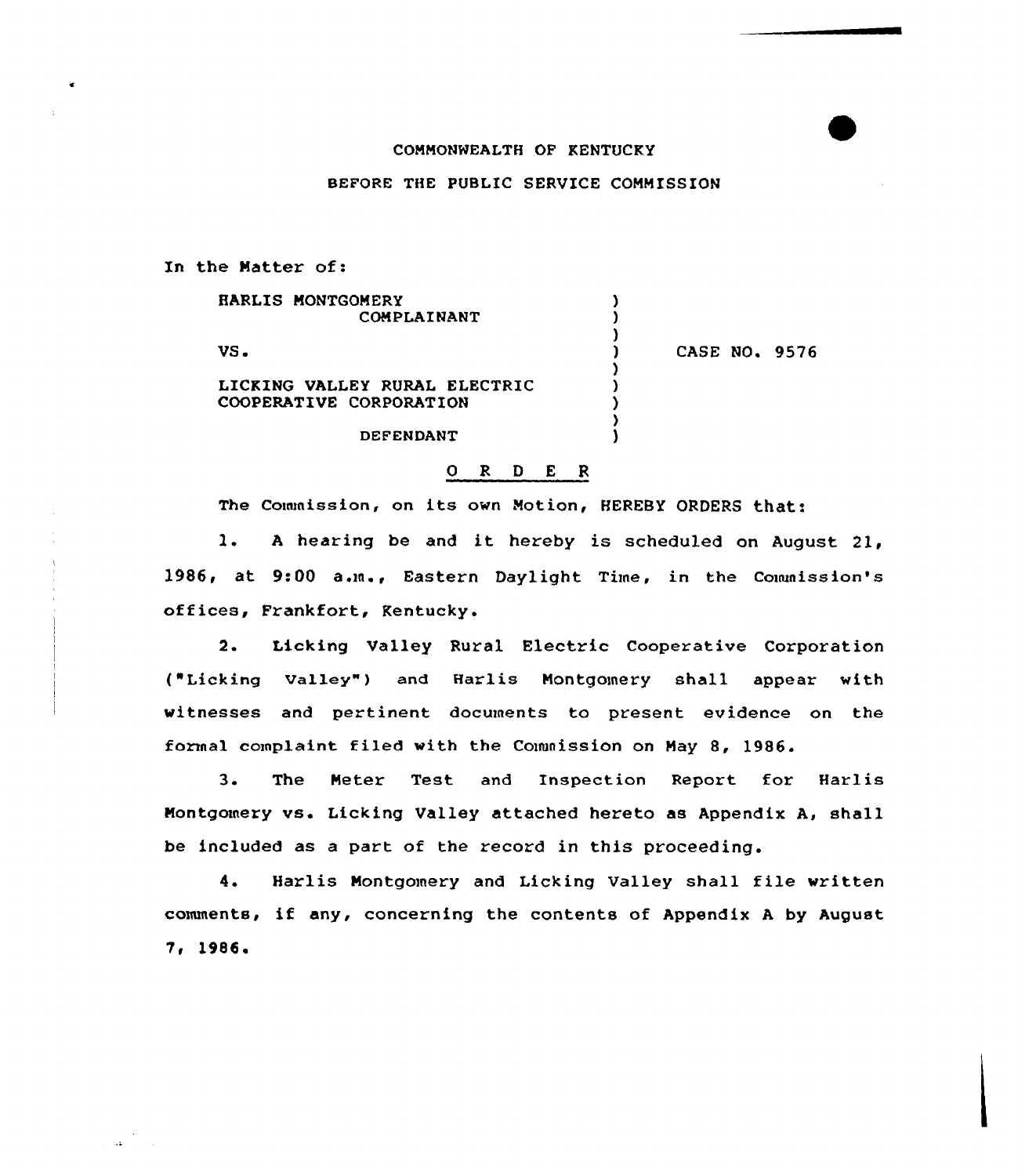Done at Frankfort, Kentucky, this 21st day of July, 1986.

PUBLIC SERVICE COMMISSION For the Commission

 $\alpha$  , and  $\alpha$  , and  $\alpha$  , and

ATTEST:

**EXECUTIVE DIRECTOR**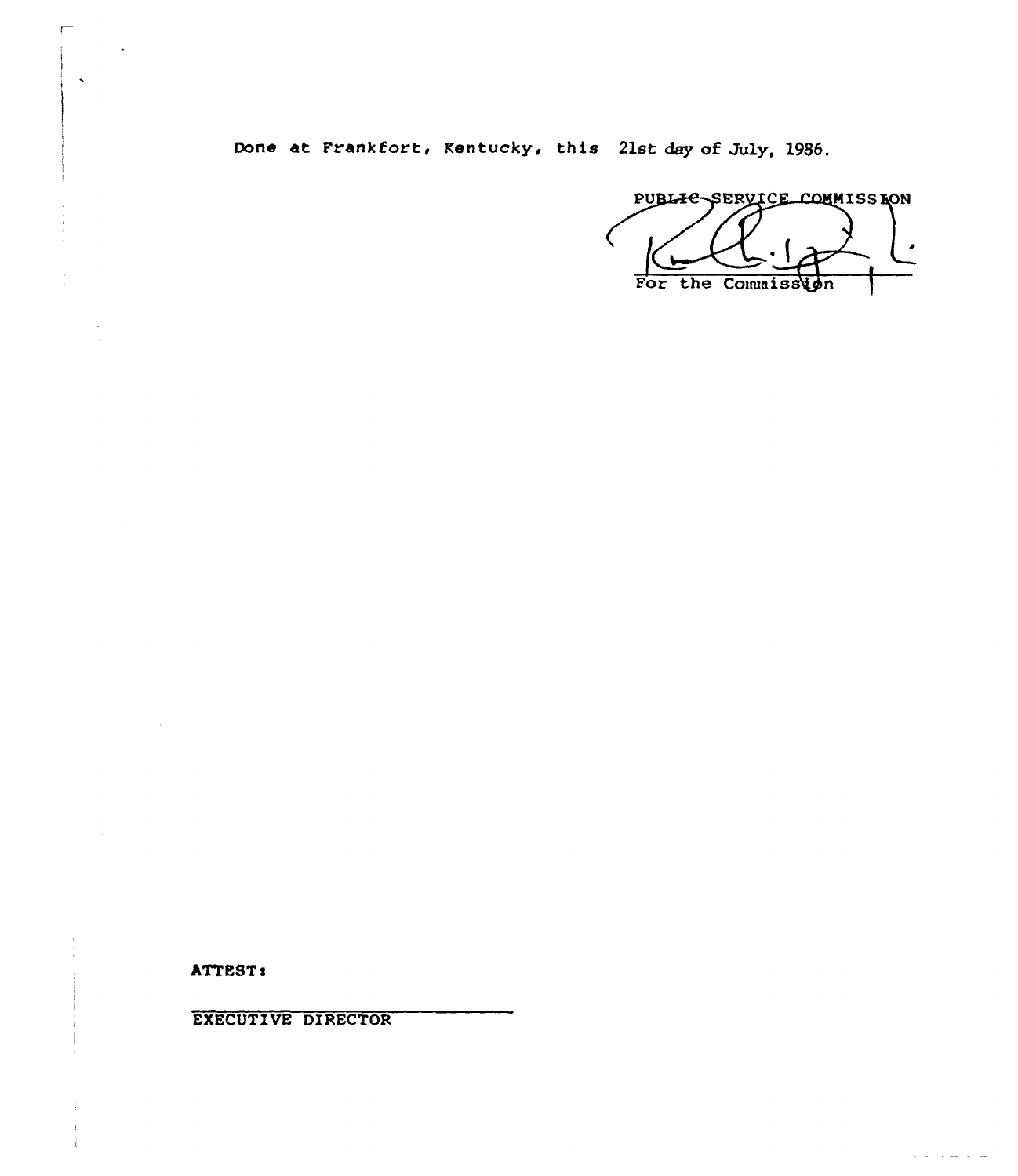## APPENDIX "A"

#### <sup>R</sup> <sup>E</sup> P 0 <sup>R</sup> T

TO! Claude G. Rhorer, Jr., Director CH Division of Engineering and Services

THRU: N. J. Fisher, Chief Electric Section

FROM Jeffery L. Gilpin  $\Box$ Utility Investigator, Sr. Electric Section

SUBJECT: Neter Test and Inspection Case No. 9576

DATE: June 23, 1986

 $\bullet$ 

On June 13, 1986, I went to Licking Valley RECC to examine and observe a test of meter 414351 in reference to Case No. 9576. Present at Licking Valley's meter shop vere Howard Montgomery, complainant, Stephen Sanders, complainants attorney, Sally Nickell, office manager for Licking Valley RECC, and Garland Cottle, Certified Meter Tester for Licking Valley.

This complaint arose after Licking Valley removed Nr. Nontgomery's meter from account 42205900600 on March 21, 1986, for <sup>a</sup> periodic test. While testing the meter Mr. Cottle noticed the meter blades exhibited, vhat he thought to be, excess wear considering the meter had been installed at this account only. Mr. Cottle attributed this wear to the meter being removed and inserted upside down repeatedly to cause the meter to run backward and in turn subtract the number of kilowatt hours shown. Mr. Cottle notified the billing department after which initiated a usage study which showed a steady decline in kilowatt hours used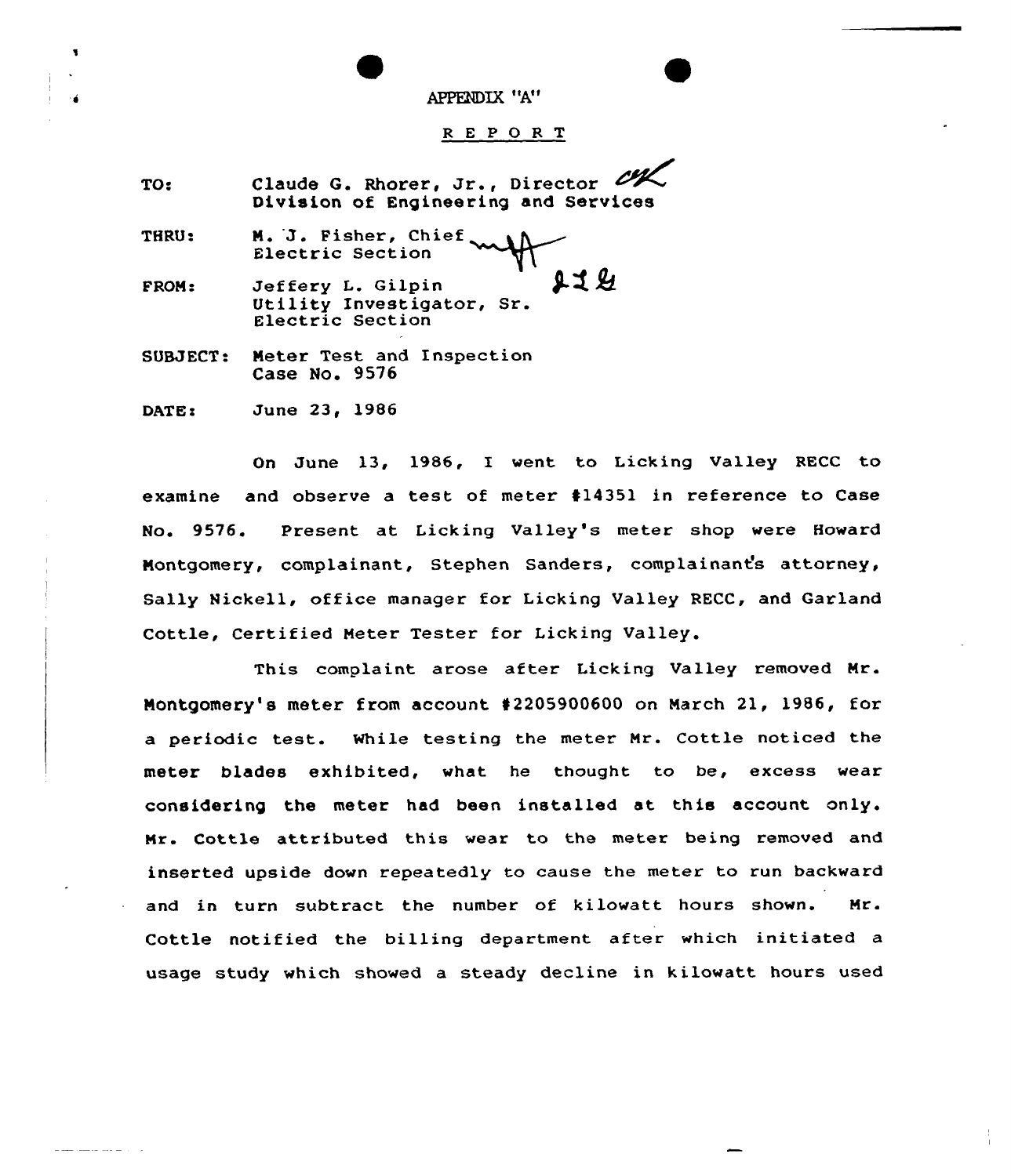Report — Investigation of complaint — Licking Valley RECC Page Two June 23, 1986

as shown in the attached April 4, 1986, letter mailed to Mr. Nontgomery.

While I was at Licking Valley Mr. Cottle tested the meter again according to procedures in 807 KAR 5:041, Section 17, and found it to have an average percent registration of 100.28 which is within the requirements of <sup>807</sup> KAR 5:006, Section 9(2}. When I inspected the meter, the blades did appear to show an unusual amount of wear to have been installed only once. No inspection of the meter base was made to see if it had excess wear or if there was damage in the base that could have caused the wear on the meter blades when the meter was installed and removed. Also, Mrs. Nickell stated that the serviceman who removed the meter did not note whether the meter retaining ring seal was intact when the meter was removed. The meter retaining ring seal is used to determine if the retaining ring has been opened, which is necessary before the meter can be removed.

 $JLG$ : jsb

Attachment,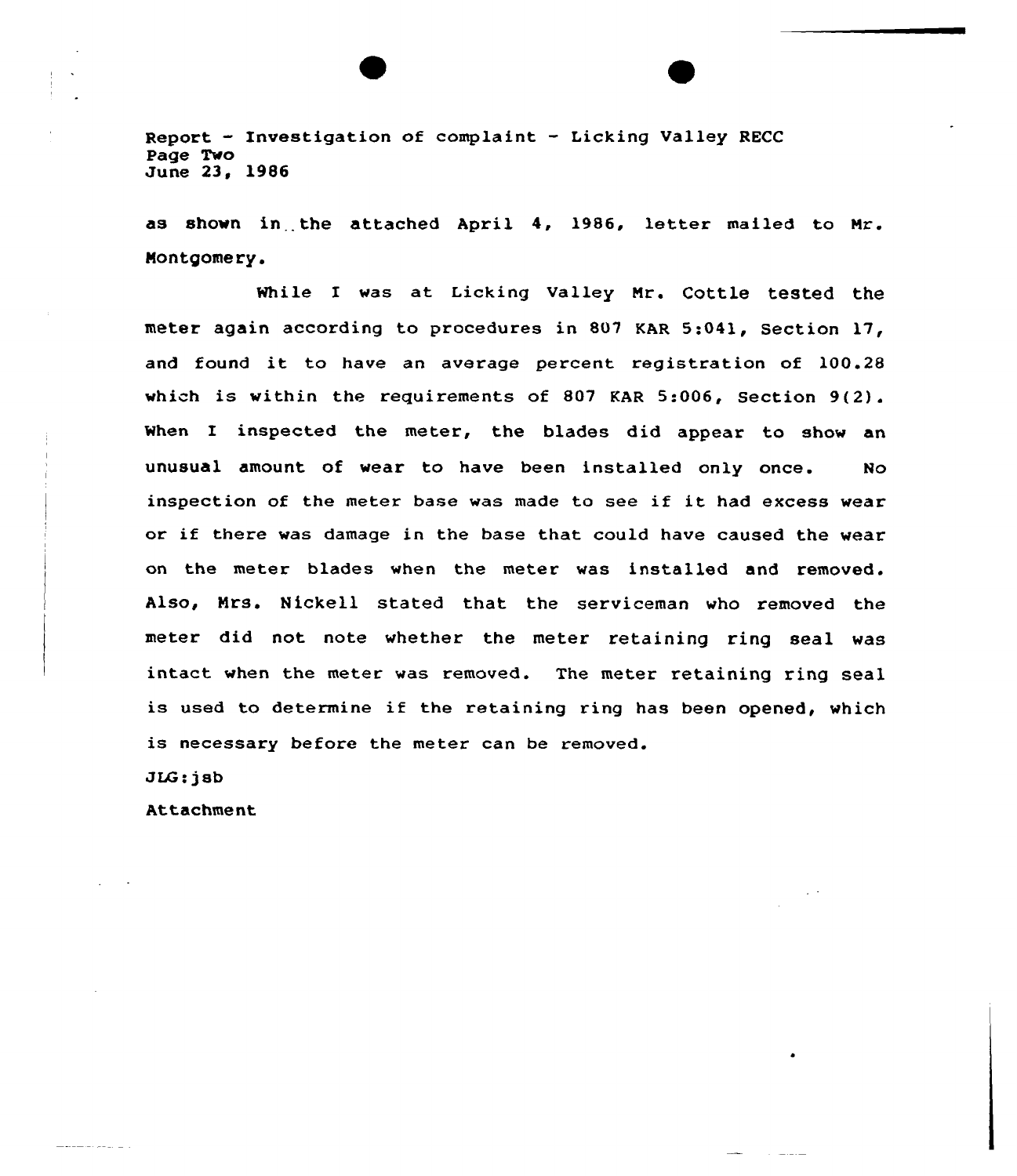LICKING VALLEY RURAL ELECTRIC COOPERATIVE **MAIN STREET** P.O. DRAWER 605 **WEST LIBERTY. KY 41472** 

**BILL DUNCAN General Manager** April 4, 1986

**Howard Hontgomery** Fritz, Kentucky 41431

RE: Periodic Meter Change - Account No. 2205900600

Dear Mr. Montgomery:

On March 21, 1986, our service man changed your mater for a periodic test as required by the Kentucky Public Service Commission. During the course of such change, it was discovered that the meter spades exhibited considerable wear. According to 807 KAR 5:006 Section 9:9 your bill has been recomputed.

Your historic kilowatt consumption is as follows:

| 1979 | 31.402 KWH |
|------|------------|
| 1950 | 29.847 KWN |
| 1981 | 21.201 KWH |
| 1952 | 14.058 KWK |
| 1983 | 14.377 KWH |
| 1984 | 11.215 KWR |
| 1985 | 9.958 KWH  |

As you can see, your kilowatt consumption dropped drastically starting with 1982. We computed an annual kilowatt consumption average as follows:

| 1979  | 31.402        |
|-------|---------------|
| 1980  | 29.547        |
| 1981  | <u>21,201</u> |
| Total | 82.450        |

 $82,450 + 3 = 27,483$  KWH per year

We then figured the annual discrepancy as follows:

|                      | 1982   | 1983   | 1984   | 1985         | 1986                  |
|----------------------|--------|--------|--------|--------------|-----------------------|
| KWH Per Tear Average | 27.483 | 27,483 | 27.483 | 27.483       | 6.670                 |
| KWR Billed           | 14.058 | 14,377 | 11.215 | <u>9,958</u> | $\frac{2,931}{3,939}$ |
| Underbilled          | 13.425 | 13,106 | 16,268 | 17.525       |                       |

If you add the five underbilled totals together, you come up with a sum of 64,263 kilowatts that you were not billed for.

The total additional billing due immediately on this account is \$3,794.27 plus